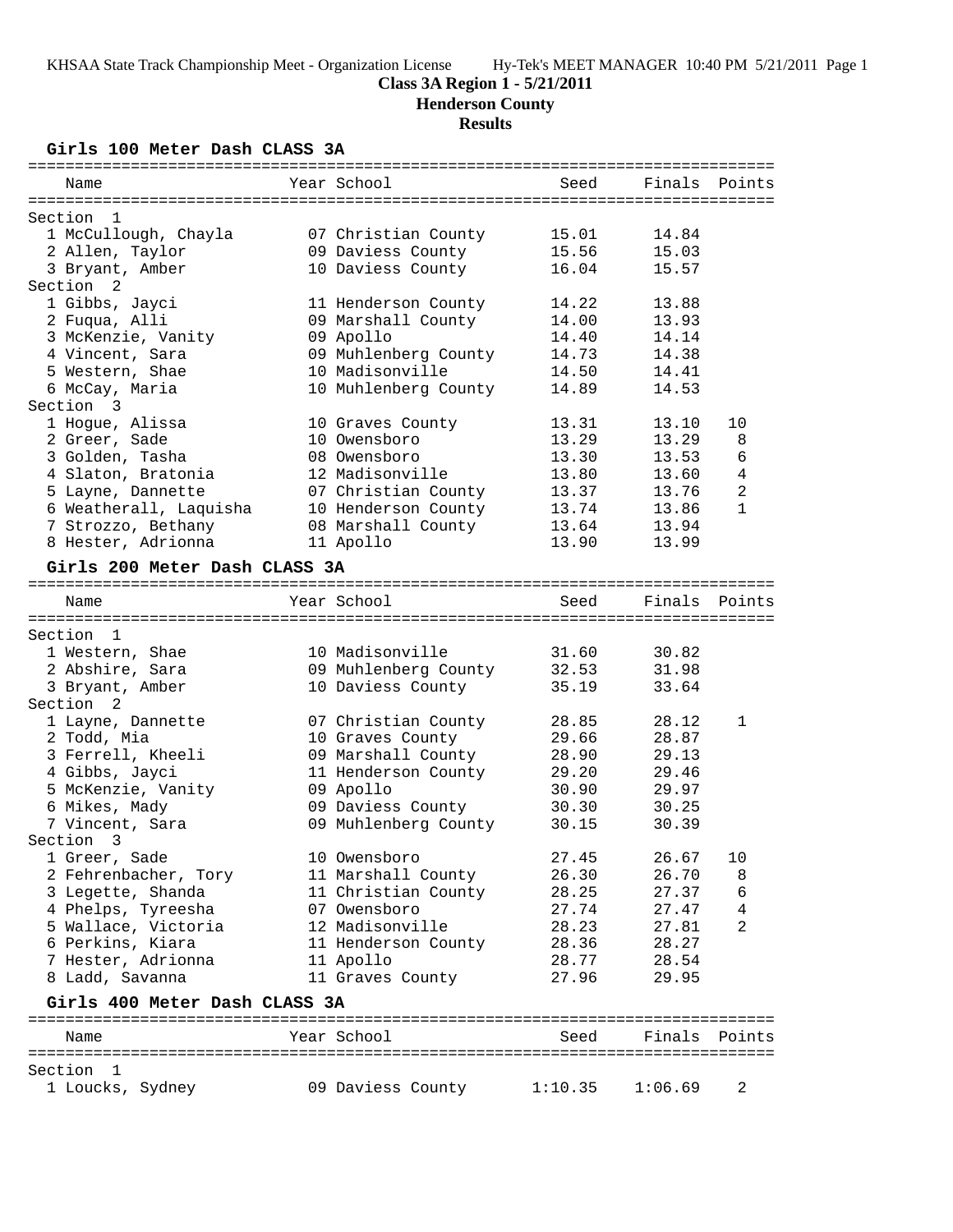**Henderson County**

## **Results**

| Girls 400 Meter Dash CLASS 3A |                              |         |               |                |
|-------------------------------|------------------------------|---------|---------------|----------------|
| 2 Keeling, Jaiden             | 09 Graves County             | 1:10.13 | 1:07.12       | $\mathbf 1$    |
| 3 Parker, Susan               | 10 Owensboro                 |         | 1:09.40       |                |
| 4 Jamison, Kendall            | 11 Henderson County          |         | 1:09.82       |                |
| 5 Bowlin, Ashley              | 09 Marshall County           |         | 1:09.87       |                |
| 6 Golden, Tasha               | 08 Owensboro                 | 1:10.24 | 1:13.05       |                |
| Section 2                     |                              |         |               |                |
| 1 Sallee, Meghan              | 11 Daviess County            | 1:03.37 | 1:02.15       | 10             |
| 2 Legette, Shanda             | 11 Christian County          | 1:04.21 | 1:02.37       | 8              |
| 3 Barnard, Alyssa             | 08 Marshall County           | 1:05.33 | 1:04.68       | 6              |
| 4 Smith, Rachel               | 12 Graves County             | 1:06.78 | 1:06.41       | 4              |
| 5 Gilmore, Catie              | 12 Madisonville              | 1:06.40 | 1:07.21       |                |
| 6 Dawson, Katherine           | 10 Henderson County          | 1:06.07 | 1:08.17       |                |
| 7 Beliles, Rachel             | 09 Muhlenberg County         | 1:10.10 | 1:08.81       |                |
| 8 Luckett, Sarah              | 09 Muhlenberg County         | 1:09.40 | 1:15.03       |                |
|                               |                              |         |               |                |
| Girls 800 Meter Run CLASS 3A  |                              |         |               |                |
| Name                          | Year School                  | Seed    | Finals        | Points         |
|                               |                              |         |               |                |
| Section 1                     |                              |         |               |                |
| 1 Fueller, Alliah             | 10 Muhlenberg County         | 2:29.09 | 2:26.60       | 10             |
| 2 Girten, Alex                | 08 Owensboro                 | 2:29.87 | 2:27.88       | 8              |
| 3 Payne, Claire               | 10 Daviess County            | 2:28.54 | 2:34.08       | 6              |
| 4 Derenzo, Marisa             | 10 Owensboro                 | 2:34.81 | 2:35.01       | $\overline{4}$ |
| 5 Francis, Callie             | 08 Henderson County          | 2:34.52 | 2:36.31       | $\overline{a}$ |
| 6 Axtell, Elizabeth           | 10 Muhlenberg County         | 2:36.05 | 2:37.32       | $\mathbf{1}$   |
| 7 Borders, Julia              | 09 Madisonville              | 2:42.00 | 2:40.10       |                |
| 8 Eades, Abby                 | 09 Daviess County            | 2:39.80 | 2:42.50       |                |
| 9 McKendree, Melanie          | 11 Marshall County           | 2:35.48 | 2:42.53       |                |
| 10 Ray, Breanna               | 10 Apollo                    | 2:46.00 | 2:44.73       |                |
| 11 Jones, Hannah              | 08 Graves County             | 2:49.15 | 2:53.23       |                |
| 12 Lamb, Hanna                | 07 Graves County             | 2:43.13 | 2:57.82       |                |
| 13 Fulkerson, Emily           | 09 Henderson County          | 3:03.01 | 3:07.07       |                |
| 14 Quinn, Amy                 | 11 Madisonville              | 3:15.00 | 3:27.23       |                |
| Girls 1600 Meter Run CLASS 3A |                              |         |               |                |
|                               |                              |         |               |                |
| Name                          | Year School                  | Seed    | Finals Points |                |
| 1 Payne, Claire               | 10 Daviess County            | 5:27.52 | 5:28.90       | 10             |
| 2 Mathis, Lindsey             | 10 Muhlenberg County 5:32.03 |         | 5:33.77       | 8              |
| 3 Reynolds, Amelia            | 09 Daviess County            | 5:28.20 | 5:42.70       | 6              |
| 4 Hughes, Hannah              | 11 Owensboro                 | 5:52.40 | 5:44.31       | 4              |
| 5 Francis, Callie             | 08 Henderson County          | 5:39.73 | 5:53.25       | 2              |
| 6 Vincent, Bailey             | 07 Muhlenberg County         | 5:53.00 | 5:57.89       | 1              |
| 7 Lavey, Josie                | 10 Graves County             | 6:05.14 | 6:06.08       |                |
| 8 Keeley, Rachel              | 09 Owensboro                 | 5:57.70 | 6:15.01       |                |
| 9 Stockton, Rachel            | 10 Madisonville              | 6:02.00 | 6:17.50       |                |
| 10 Taylor, Anna               | 12 Apollo                    | 6:25.00 | 6:30.16       |                |
| 11 Mitchell, Mariah           | 09 Apollo                    | 6:30.00 | 6:37.74       |                |
| 12 Fulkerson, Emily           | 09 Henderson County          | 6:37.90 | 6:59.17       |                |
| 13 Fortner, Kimberly          | 09 Graves County             | 6:47.68 | 7:05.32       |                |
| 14 Sharp, Cassie              | 10 Madisonville              | 7:19.00 | 7:14.82       |                |
| 15 Owens, Hannah              | 11 Marshall County           | 7:09.80 | 7:24.53       |                |
| 16 Meacham, Brooke            | 07 Christian County          | 7:04.78 | 7:31.09       |                |
|                               |                              |         |               |                |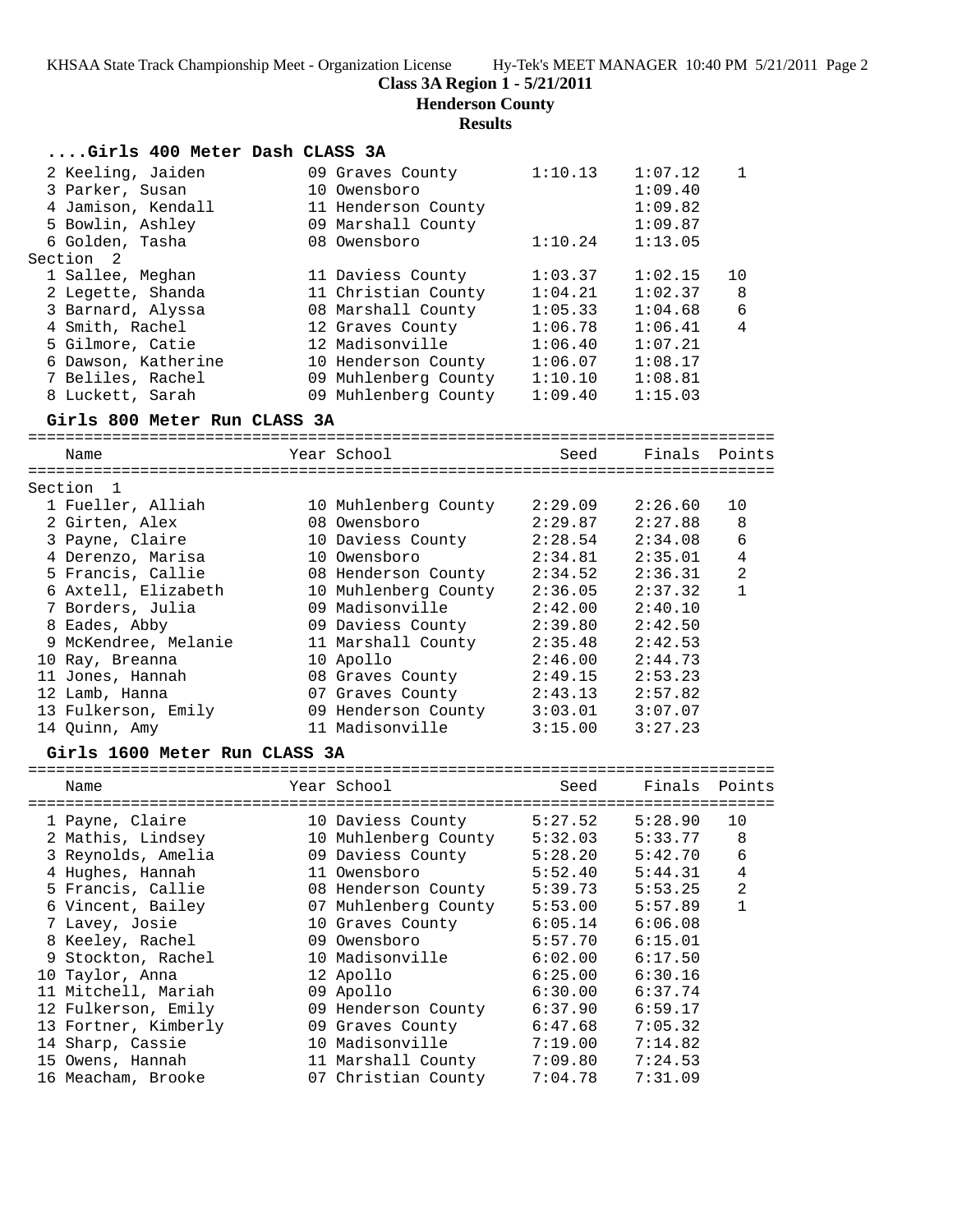**Class 3A Region 1 - 5/21/2011**

**Henderson County**

#### **Results**

### **....Girls 1600 Meter Run CLASS 3A**

17 Stagner, Samantha 07 Christian County 7:45.86 7:32.93

 9 Martin, Trisha 08 Marshall County 15:32.93 15:29.10 -- Hendrickson, Chloe 10 Marshall County 14:21.19 DNF

#### **Girls 3200 Meter Run CLASS 3A**

================================================================================ Name The Year School Seed Finals Points ================================================================================ 1 Hooper, Kaitlyn 12 Muhlenberg County 11:46.99 11:55.51 10 2 Settle, Sydney 12 Daviess County 11:56.99 12:10.54 8 3 Reynolds, Amelia 09 Daviess County 12:29.03 12:17.00 6 4 Hooper, Kristyn 12 Muhlenberg County 12:13.37 12:48.20 4 5 Lavey, Josie 10 Graves County 13:15.36 13:23.85 2 6 Hughes, Hannah 11 Owensboro 13:42.00 13:36.49 1 7 Payne, Geneva 10 Owensboro 14:05.68 14:22.24 8 Flener, Ashtin 11 Apollo 14:10.00 14:54.58

#### **Girls 100 Meter Hurdles CLASS 3A**

================================================================================ Name The Year School Seed Finals Points

| 12 Muhlenberg County | 21.30 | 22.44 |              |
|----------------------|-------|-------|--------------|
|                      |       |       |              |
| 11 Marshall County   | 16.07 | 15.69 | 10           |
| 12 Owensboro         | 17.28 | 16.97 | 8            |
| 12 Marshall County   | 16.94 | 17.01 | 6            |
| 12 Apollo            | 17.30 | 17.57 | 4            |
| 09 Owensboro         | 19.28 | 19.55 | 2            |
| 09 Graves County     | 20.51 | 20.60 | $\mathbf{1}$ |
| 10 Christian County  | 21.00 | 20.98 |              |
| 11 Henderson County  | 20.66 | 21.10 |              |
|                      |       |       |              |

#### **Girls 300 Meter Hurdles CLASS 3A**

================================================================================ Name Year School Seed Finals Points ================================================================================ Section 1 1 Alexander, Alexious 10 Christian County 57.42 54.49 2 2 Williams, Caroline 11 Henderson County 59.75 58.11 3 Crowe, Delaina 12 Owensboro 59.67 58.56 4 Cronin, Rachel 09 Daviess County 1:00.97 59.17 5 Taylor, Anna 12 Apollo 58.30 59.72 6 Shoemaker, Breanna 09 Muhlenberg County 1:02.75 1:00.74 Section 2 1 Miller, Lauren 11 Marshall County 48.99 48.07 10 2 Hampton, Taylor 09 Madisonville 50.69 49.68 8 3 Weibert, Ceci 12 Apollo 51.10 50.28 6 4 Cowherd, Dasia 11 Owensboro 52.59 51.28 4 5 Hornaday, Kate 09 Daviess County 56.68 54.61 1 6 Vincent, Kali 09 Muhlenberg County 55.74 54.78 7 Strozzo, Bethany 08 Marshall County 53.12 55.02 8 Croney, Susie 09 Christian County 57.32 57.21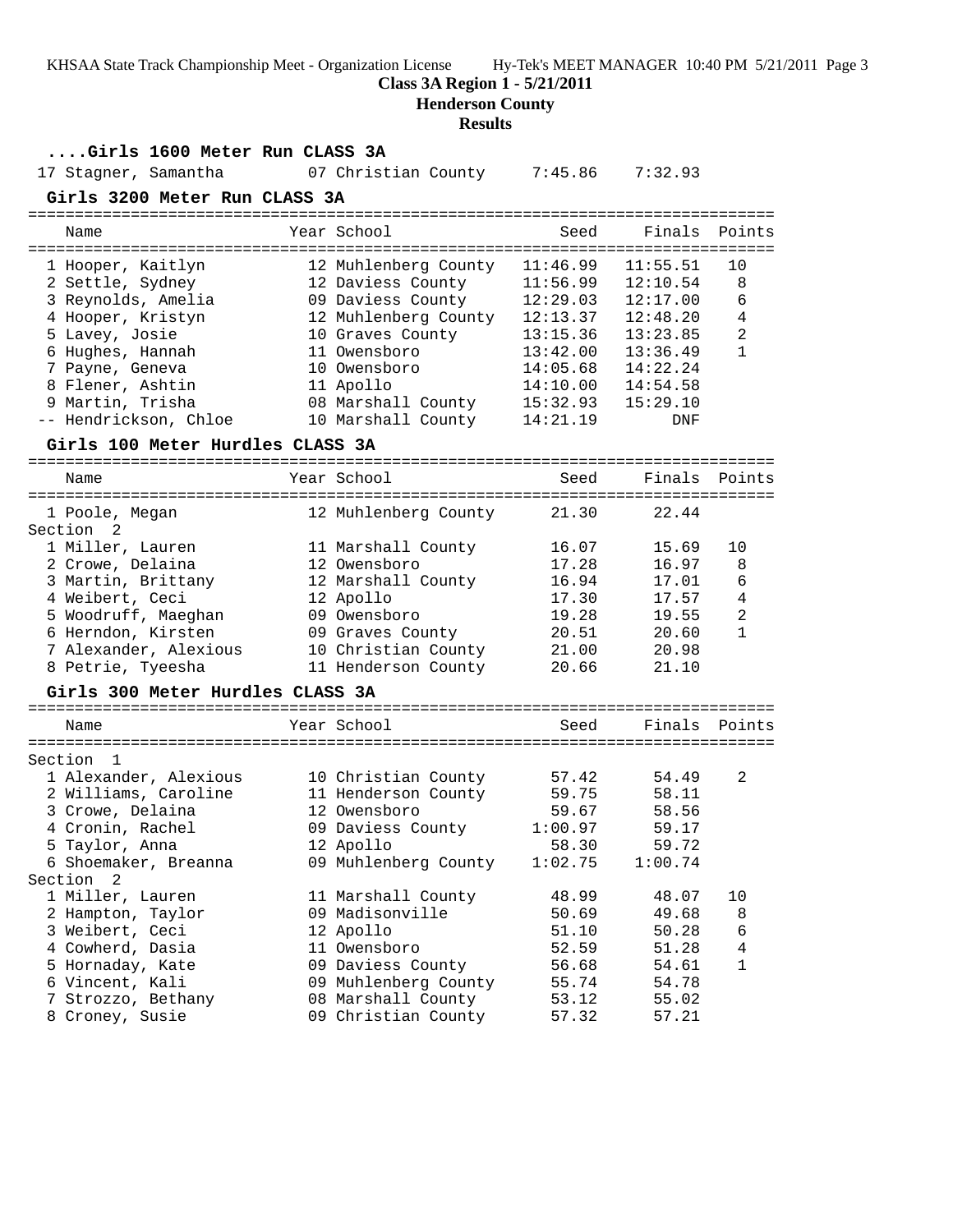## **Class 3A Region 1 - 5/21/2011**

**Henderson County**

# **Results**

### **Girls 4x100 Meter Relay CLASS 3A**

| School                           |    | Seed                       | Finals  | Points       |
|----------------------------------|----|----------------------------|---------|--------------|
|                                  |    |                            |         |              |
| Section<br>- 1<br>1 Owensboro    |    | 51.89                      | 51.88   | 10           |
| 1) Crowe, Delaina 12             |    | 2) Greer, Sade 10          |         |              |
| 3) Golden, Tasha 08              |    | 4) Sikes, Nackenzie 08     |         |              |
| 5) Woodruff, Maeghan 09          |    | 6) Phelps, Tyreesha 07     |         |              |
| 7) Murphy, Monesha 12            |    | 8) Seaton, Frances 09      |         |              |
| 2 Marshall County                |    | 53.10                      | 52.23   | 8            |
| 1) Martin, Brittany 12           |    | 2) Strozzo, Bethany 08     |         |              |
| 3) Ferrell, Kheeli 09            |    | 4) Fehrenbacher, Tory 11   |         |              |
| 5) Miller, Lauren 11             |    | 6) Barnard, Alyssa 08      |         |              |
| 7) Kelley, Kara 08               |    | 8) Fuqua, Alli 09          |         |              |
| 3 Madisonville North Hopkins     |    | 55.10                      | 52.80   | 6            |
| 1) Wallace, Victoria 12          |    | 2) Eaves, Marlena 10       |         |              |
| 3) Slaton, Bratonia 12           |    | 4) Hampton, Taylor 09      |         |              |
| 5) Western, Shae 10              | 6) |                            |         |              |
| 4 Apollo                         |    | 54.43                      | 52.96   | 4            |
| 1) McKenzie, Vanity 09           |    | 2) Higgs, Natalie 10       |         |              |
| 3) McKenzie, Lakia 12            |    | 4) Hester, Adrionna 11     |         |              |
| 5) Ray, Breanna 10               | 6) |                            |         |              |
| 5 Graves County                  |    | 53.53                      | 54.00   | 2            |
| 1) Hogue, Alissa 10              |    | 2) Smith, Rachel 12        |         |              |
| 3) Ladd, Savanna 11              |    | 4) Todd, Mia 10            |         |              |
| 5) Alexander, Lauren 11          |    | 6) West, Taylor 09         |         |              |
| 7) Lamb, Hanna 07                |    | 8) Lavey, Josie 10         |         |              |
| 6 Henderson County               |    | 55.00                      | 57.92   | $\mathbf{1}$ |
| 1) Williams, Caroline 11         |    | 2) Jamison, Kendall 11     |         |              |
| 3) O'Nan, Kristen 11             |    | 4) Weatherall, Laquisha 10 |         |              |
| 5) Hancock, Charity 08           |    | 6) Perkins, Kiara 11       |         |              |
| 7) Petrie, Tyeesha 11            |    | 8) Gibbs, Jayci 11         |         |              |
| 7 Daviess County                 |    | 58.94                      | 1:00.09 |              |
| 1) Allen, Taylor 09              |    | 2) Kaminski, Marina 10     |         |              |
| 3) Bryant, Amber 10              |    | 4) Sumner, Trisha 10       |         |              |
| 5) Simpson, Michelle 10          |    | 6) Nalley, Jessica 09      |         |              |
| 7) Shipp, Ella 10                |    | 8) Payne, Jessica 09       |         |              |
| 8 Muhlenberg County              |    |                            | 1:04.09 |              |
| 1) Gray, Genieva 11              |    | 2) McCay, Maria 10         |         |              |
| 3) Daugherty, Brea 10            |    | 4) Slaughter, Amanda 09    |         |              |
| 5) Vincent, Sara 09              |    | 6) Luckett, Sarah 09       |         |              |
| 7) Abshire, Sara 09              | 8) |                            |         |              |
| Girls 4x200 Meter Relay CLASS 3A |    |                            |         |              |
|                                  |    |                            |         |              |
| School                           |    | Seed                       | Finals  | Points       |
| 1 Owensboro                      |    | 1:50.81                    | 1:51.52 | 10           |
| 1) Cowherd, Dasia 11             |    | 2) Golden, Tasha 08        |         |              |
| 3) Phelps, Tyreesha 07           |    | 4) Crowe, Delaina 12       |         |              |
| 5) Greer, Sade 10                |    | 6) Sikes, Nackenzie 08     |         |              |
| 7) Woodruff, Maeghan 09          |    | 8) Lawrence, Taylor 10     |         |              |
| 2 Graves County                  |    | 1:53.06                    | 1:52.85 | 8            |
| 1) Hogue, Alissa 10              |    | 2) Ladd, Savanna 11        |         |              |
| 3) Smith, Rachel 12              |    | 4) Todd, Mia 10            |         |              |
| 5) West, Taylor 09               |    | 6) Alexander, Lauren 11    |         |              |
|                                  |    |                            |         |              |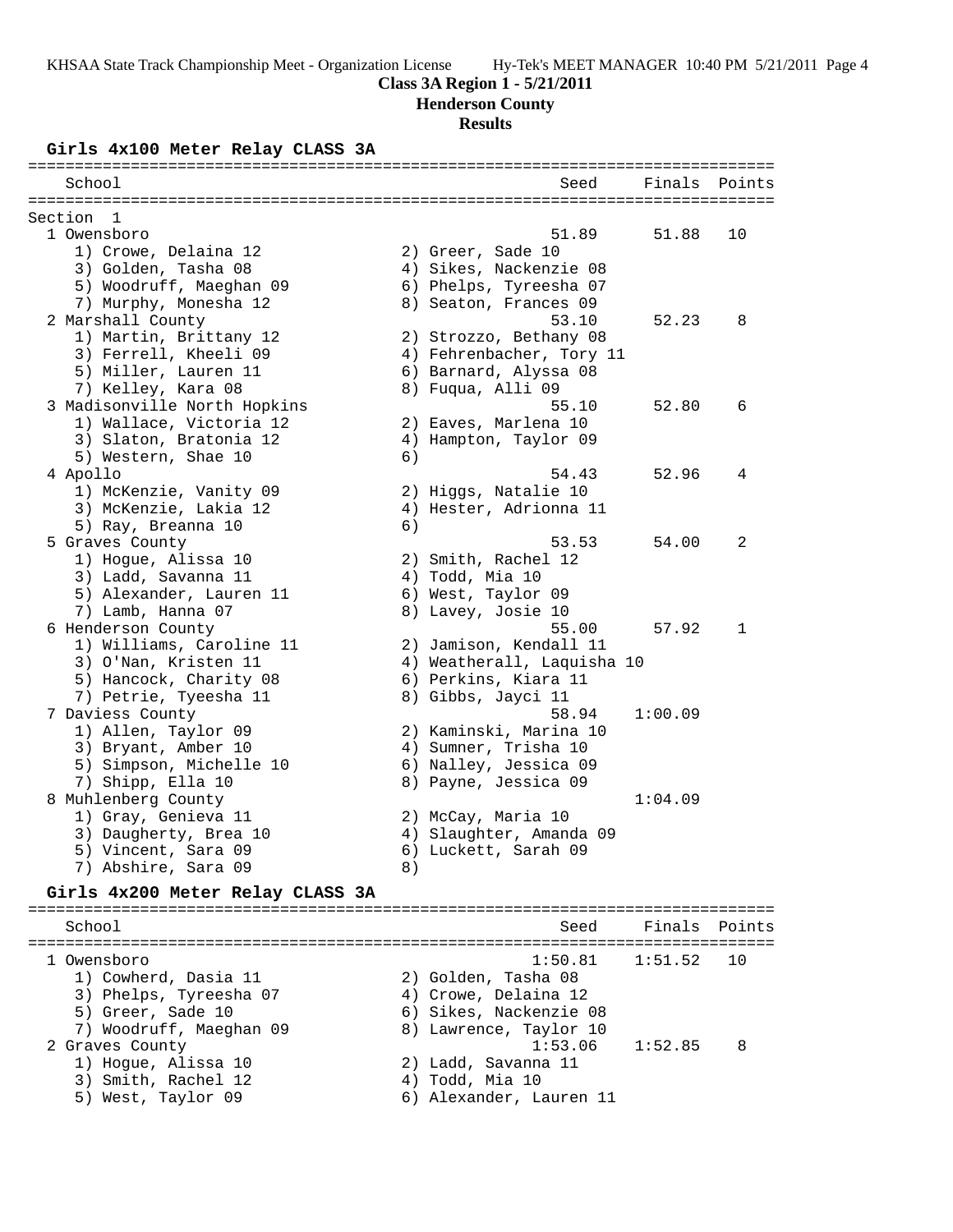**Class 3A Region 1 - 5/21/2011**

#### **Henderson County**

#### **Results**

#### **....Girls 4x200 Meter Relay CLASS 3A**

| 7) Lavey, Josie 10       | 8) Lamb, Hanna 07                                |
|--------------------------|--------------------------------------------------|
| 3 Marshall County        | 1:54.98<br>$1:53.21$ 6                           |
| 1) Martin, Brittany 12   | 2) Kelley, Kara 08                               |
| 3) Fuqua, Alli 09        | 4) Ferrell, Kheeli 09                            |
| 5) Miller, Lauren 11     | 6) Strozzo, Bethany 08                           |
| 7) Russell, Stephanie 08 | 8) Fehrenbacher, Tory 11                         |
| 4 Henderson County       | $1:58.50$ $1:57.40$<br>4                         |
| 1) Gibbs, Jayci 11       | 2) Weatherall, Laquisha 10                       |
| 3) Petrie, Tyeesha 11    | 4) Perkins, Kiara 11                             |
| 5) Jamison, Kendall 11   | 6) Calhoun, Jasmine 10                           |
| 7) Gentry, Kendall 11    | 8) Hancock, Charity 08                           |
| 5 Daviess County         | 2:02.50<br>2:00.81<br>$\overline{\phantom{0}}^2$ |
| 1) Sallee, Meghan 11     | 2) Turner, Haley 10                              |
| 3) McDonald, Sarah 09    | 4) Mikes, Mady 09                                |
| 5) Loucks, Sydney 09     | 6) Boling, Kelly 09                              |
| 7) Hornaday, Kate 09     | 8) Cronin, Rachel 09                             |
| 6 Muhlenberg County      | 2:07.12<br>2:04.29<br>-1                         |
| 1) Abshire, Sara 09      | 2) Luckett, Sarah 09                             |
| 3) Vincent, Sara 09      | 4) McCay, Maria 10                               |
| 5) Slaughter, Amanda 09  | 6) Daugherty, Brea 10                            |

================================================================================

### **Girls 4x400 Meter Relay CLASS 3A**

 School Seed Finals Points ================================================================================ 1 Marshall County 4:18.45 4:16.62 10 1) Barnard, Alyssa 08 2) Fehrenbacher, Tory 11 3) Miller, Lauren 11 4) McKendree, Melanie 11 5) Bowlin, Ashley 09 6) Ross, Melissa 08 7) Jones, Cami 08 8) Kelley, Kara 08 2 Owensboro 4:24.58 4:22.79 8 1) Girten, Alex 08 2) Derenzo, Marisa 10 3) Parker, Susan 10 (4) Cowherd, Dasia 11 5) Greer, Sade 10 6) Golden, Tasha 08 7) Keeley, Rachel 09 8) Lawrence, Taylor 10 3 Daviess County 4:33.16 4:26.63 6 1) Sallee, Meghan 11 2) McDonald, Sarah 09 3) Duty, Kate 09 4) Loucks, Sydney 09 5) Boling, Kelly 09 6) Hornaday, Kate 09 7) Payne, Claire 10 8) Mikes, Mady 09 4 Henderson County 4:35.72 4:30.72 4 1) Dawson, Katherine 10 2) Perkins, Kiara 11 3) Petrie, Tyeesha 11  $\hskip10mm 4$ ) Hancock, Charity 08 5) Jamison, Kendall 11 6) Gentry, Kendall 11 7) Francis, Callie 08 8) O'Nan, Kristen 11 5 Apollo 4:36.90 4:31.43 2 1) Ray, Breanna 10 2) Higgs, Natalie 10 3) Hester, Adrionna 11 (4) Weibert, Ceci 12 5) Mitchell, Mariah 09  $\qquad \qquad$  6) Taylor, Anna 12 6 Madisonville North Hopkins 4:39.00 4:31.81 1 1) Borders, Julia 09 2) Hampton, Taylor 09 3) Gilmore, Catie 12 (4) Eaves, Marlena 10 5) Stockton, Rachel 10 6) Wallace, Victoria 12 7 Muhlenberg County 4:43.00 4:44.76 1) Axtell, Elizabeth 10 2) Vincent, Kali 09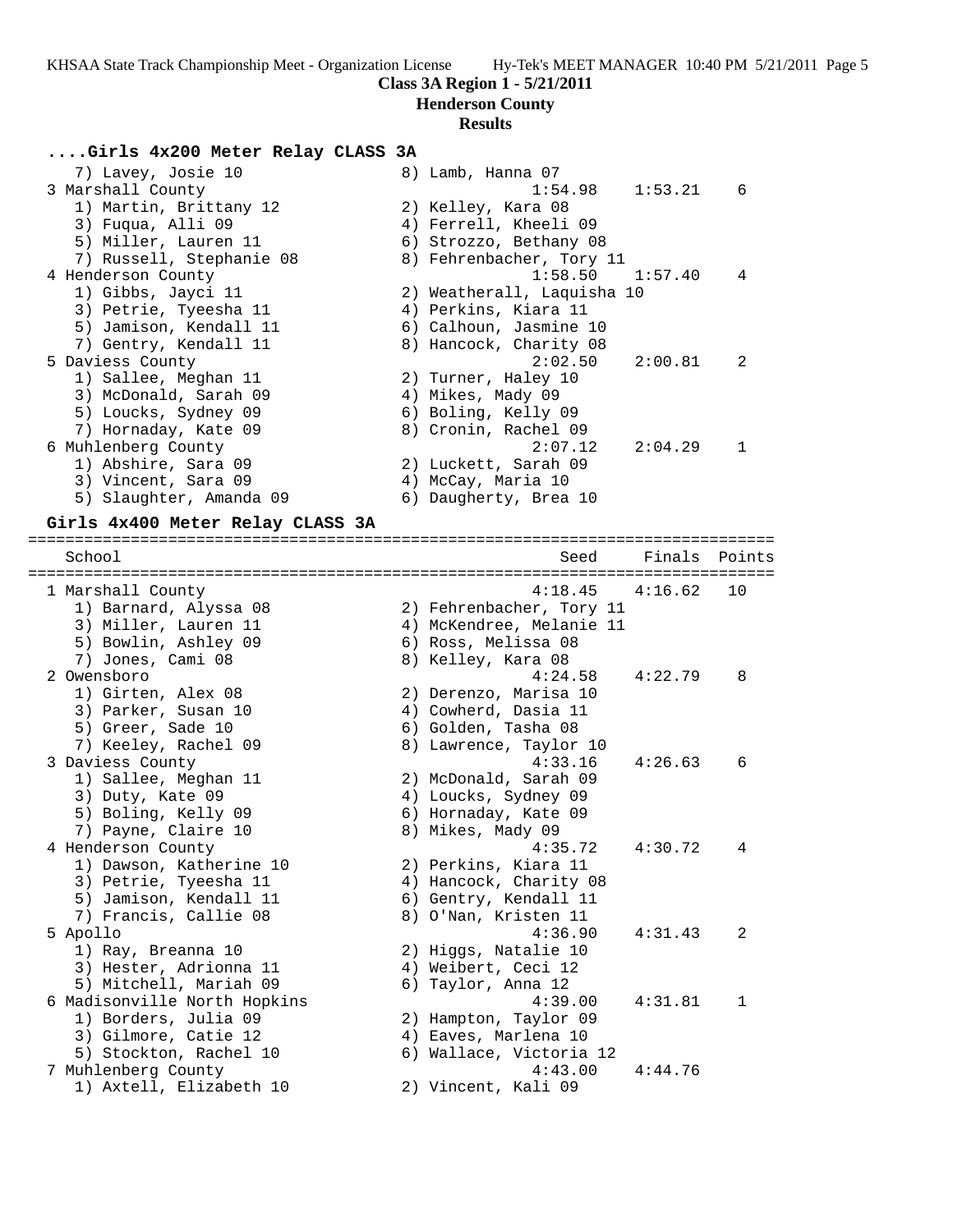### **Class 3A Region 1 - 5/21/2011**

**Henderson County**

#### **Results**

#### **....Girls 4x400 Meter Relay CLASS 3A**

| 3) Fueller, Alliah 10   | 4) Vincent, Bailey 07  |
|-------------------------|------------------------|
| 5) Luckett, Sarah 09    | 6)                     |
| 8 Graves County         | 5:03.90<br>4:44.11     |
| 1) Smith, Rachel 12     | 2) Herndon, Kirsten 09 |
| 3) West, Taylor 09      | 4) Keeling, Jaiden 09  |
| 5) Teems, Lisa 07       | 6) Thomas, Daci 08     |
| 7) Fortner, Kimberly 09 | 8) Lamb, Hanna 07      |

#### **Girls 4x800 Meter Relay CLASS 3A**

================================================================================ School Seed Finals Points ================================================================================ 1 Muhlenberg County 10:11.60 9:58.54 10 1) Fueller, Alliah 10 2) Mathis, Lindsey 10 3) Hooper, Kaitlyn 12 4) Axtell, Elizabeth 10 5) Vincent, Bailey 07 6) Vincent, Kali 09 7) Beliles, Rachel 09 8) Hooper, Kristyn 12 2 Owensboro 10:18.50 10:03.22 8 1) Parker, Susan 10 2) Derenzo, Marisa 10 3) Keeley, Rachel 09 (4) Girten, Alex 08 5) Hughes, Hannah 11 6) Flaherty, Sarah 09 7) Cannon, Sarah 12 anno 8) Payne, Geneva 10 3 Daviess County 10:32.80 10:47.53 6 1) Payne, Claire 10 2) Reynolds, Amelia 09 3) Eades, Abby 09 4) Settle, Sydney 12 5) Duty, Kate 09 6) Loucks, Sydney 09 7) Smith, Madolyn 12 8) Adkins, Jamie 11 4 Marshall County 11:58.94 11:20.26 4 1) McKendree, Melanie 11 2) Bowlin, Ashley 09 3) Cavanah, Elizabeth 07 4) Waggoner, Claire 09 5) Martin, Trisha 08 6) Owens, Hannah 11 7) Hendrickson, Chloe 10 8) Ferrell, Kheeli 09 5 Madisonville North Hopkins 11:26.00 11:26.39 2 1) Gilmore, Catie 12 2) Borders, Julia 09 3) Stockton, Rachel 10 4) Sharp, Cassie 10 5) Eaves, Marlena 10 (6) 6 Graves County 11:22.33 11:36.87 1 1) Lavey, Josie 10 2) Jones, Hannah 08 3) Lamb, Hanna 07 4) Hatley, Jennifer 12 5) Thomas, Daci 08 6) Teems, Lisa 07 7) Keeling, Jaiden 09 8) Fortner, Kimberly 09 7 Christian County 11:43.05 13:10.39 1) Manzanares, Katie 10 2) Stagner, Samantha 07 3) Meacham, Brooke 07 4) McCullough, Chayla 07

#### **Boys 100 Meter Dash CLASS 3A**

| Name                                                                                        | Year School                                                                                            | Seed                                      | Finals Points                             |  |
|---------------------------------------------------------------------------------------------|--------------------------------------------------------------------------------------------------------|-------------------------------------------|-------------------------------------------|--|
| 1 Tuck, Anothony<br>2 Cox, Zach<br>3 Thomas, Steven<br>4 Cosner, Hardin<br>5 Yancey, Austin | 10 Henderson County<br>11 Daviess County<br>11 Graves County<br>10 Marshall County<br>09 Graves County | 12.06<br>12.31<br>12.44<br>12.76<br>13.29 | 12.02<br>12.15<br>12.20<br>12.57<br>13.08 |  |
| $\sim$ $\sim$ $\sim$ $\sim$ $\sim$                                                          |                                                                                                        |                                           |                                           |  |

Section 2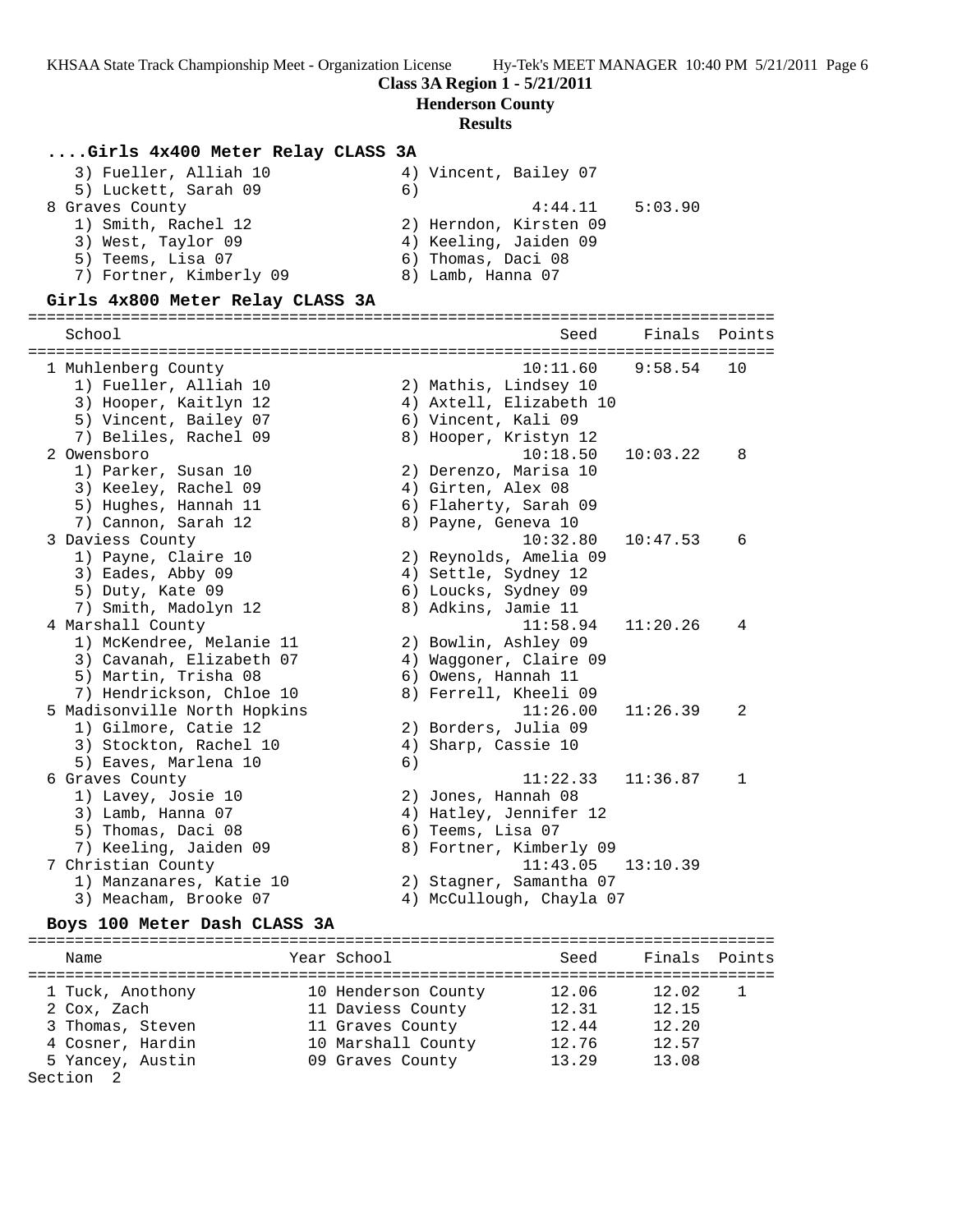**Henderson County**

**Results**

| Boys 100 Meter Dash CLASS 3A      |                             |                |                |                         |
|-----------------------------------|-----------------------------|----------------|----------------|-------------------------|
| 1 Main, Zack                      | 10 Owensboro                | 11.06          | 11.21          | 10                      |
| 2 Dillard, Elijah                 | 11 Apollo                   | 11.52          | 11.29          | 8                       |
| 3 Shears, Aaron                   | 11 Daviess County           | 11.67          | 11.39          | 6                       |
| 4 Clark, Jeremy                   | 11 Madisonville             | 11.54          | 11.66          | 4                       |
| 5 Lee, Ross                       | 10 Apollo                   | 11.91          | 11.74          | 2                       |
| 6 Goard, Chris                    | 09 Marshall County          | 11.60          | 12.04          |                         |
| 7 Carr, Trey                      | 11 Madisonville             | 11.89          | 12.05          |                         |
| 8 Johnson, Michael                | 08 Owensboro                | 11.89          | 12.11          |                         |
| Boys 200 Meter Dash CLASS 3A      |                             |                |                |                         |
| Name                              | Year School                 | Seed           | Finals Points  |                         |
| Section 1                         |                             |                |                |                         |
| 1 Sells, Kenneth                  | 08 Christian County         |                | 25.67          |                         |
| 2 Walton, Dylan                   | 09 Muhlenberg County        |                | 27.43          |                         |
| 3 Sorrells, Hayden                | 10 Muhlenberg County        |                | 29.01          |                         |
| Section 2                         |                             |                |                |                         |
| 1 Hines, Deonte                   | 12 Madisonville             | 24.32          | 24.03          | 1                       |
| 2 Gray, Alex                      | 09 Madisonville             | 24.34          | 24.04          |                         |
| 3 Shanklin, Jon                   | 09 Christian County         | 24.23          | 24.18          |                         |
| 4 Skates, Nathan                  | 11 Marshall County          | 24.60          | 24.73          |                         |
| 5 Thomas, Steven                  | 11 Graves County            | 25.02          | 25.11          |                         |
| Section 3                         |                             |                |                |                         |
| 1 Main, Zack                      | 10 Owensboro                | 22.63          | 22.71          | 10                      |
| 2 Shears, Aaron                   | 11 Daviess County           | 23.76          | 23.01          | 8                       |
| 3 Hardison, Blake                 | 12 Apollo                   | 23.36          | 23.08          | 6                       |
| 4 Jefferson, Evan                 | 12 Graves County            | 23.71          | 23.43          | 4                       |
| 5 Berry, Connor                   | 12 Henderson County         | 23.62          | 23.49          | 2                       |
| 6 Thomas, Ke-Vonta                | 09 Daviess County           | 24.07          | 24.19          |                         |
| 7 Johnson, Michael<br>8 Lee, Ross | 08 Owensboro<br>10 Apollo   | 24.23<br>24.17 | 24.21<br>24.22 |                         |
|                                   |                             |                |                |                         |
| Boys 400 Meter Dash CLASS 3A      |                             |                |                |                         |
| Name                              | Year School                 | Seed           | Finals Points  |                         |
| Section 2                         |                             |                |                |                         |
| 1 Schuknecht, Austen              | 12 Madisonville             | 57.42          | 56.55          |                         |
| 2 Chappell, Keilean               | 10 Henderson County 1:01.50 |                | 57.44          |                         |
| 3 Sells, Kenneth                  | 08 Christian County         | 1:03.22        | 57.77          |                         |
| 4 Maier, Chris                    | 11 Marshall County          | 57.90          | 58.02          |                         |
| 5 Gibson, Nick                    | 10 Marshall County          | 58.26          | 59.08          |                         |
| 6 Sorrells, Hayden                | 10 Muhlenberg County        | 1:04.06        | 1:02.39        |                         |
| 7 Walton, Dylan                   | 09 Muhlenberg County        |                | 1:03.07        |                         |
| Section 3                         |                             |                |                |                         |
| 1 Hardison, Blake                 | 12 Apollo                   | 51.86          | 50.99          | 10                      |
| 2 Baker, Gavont                   | 11 Henderson County         | 53.83          | 51.52          | 8                       |
| 3 Carrillo, Martin                | 11 Graves County            | 53.59          | 52.59          | 6                       |
| 4 Thomas, Reid                    | 12 Apollo                   | 53.70          | 52.88          | $\overline{\mathbf{4}}$ |
| 5 Simmons, Graham                 | 12 Daviess County           | 54.91          | 53.49          | $\overline{c}$          |
| 6 Shanklin, Jon                   | 09 Christian County         | 54.64          | 54.28          | 1                       |
| 7 Reynolds, Logan                 | 11 Daviess County           | 55.82          | 55.36          |                         |
| 8 Kelley, Griffin                 | 11 Owensboro                | 55.34          | 56.51          |                         |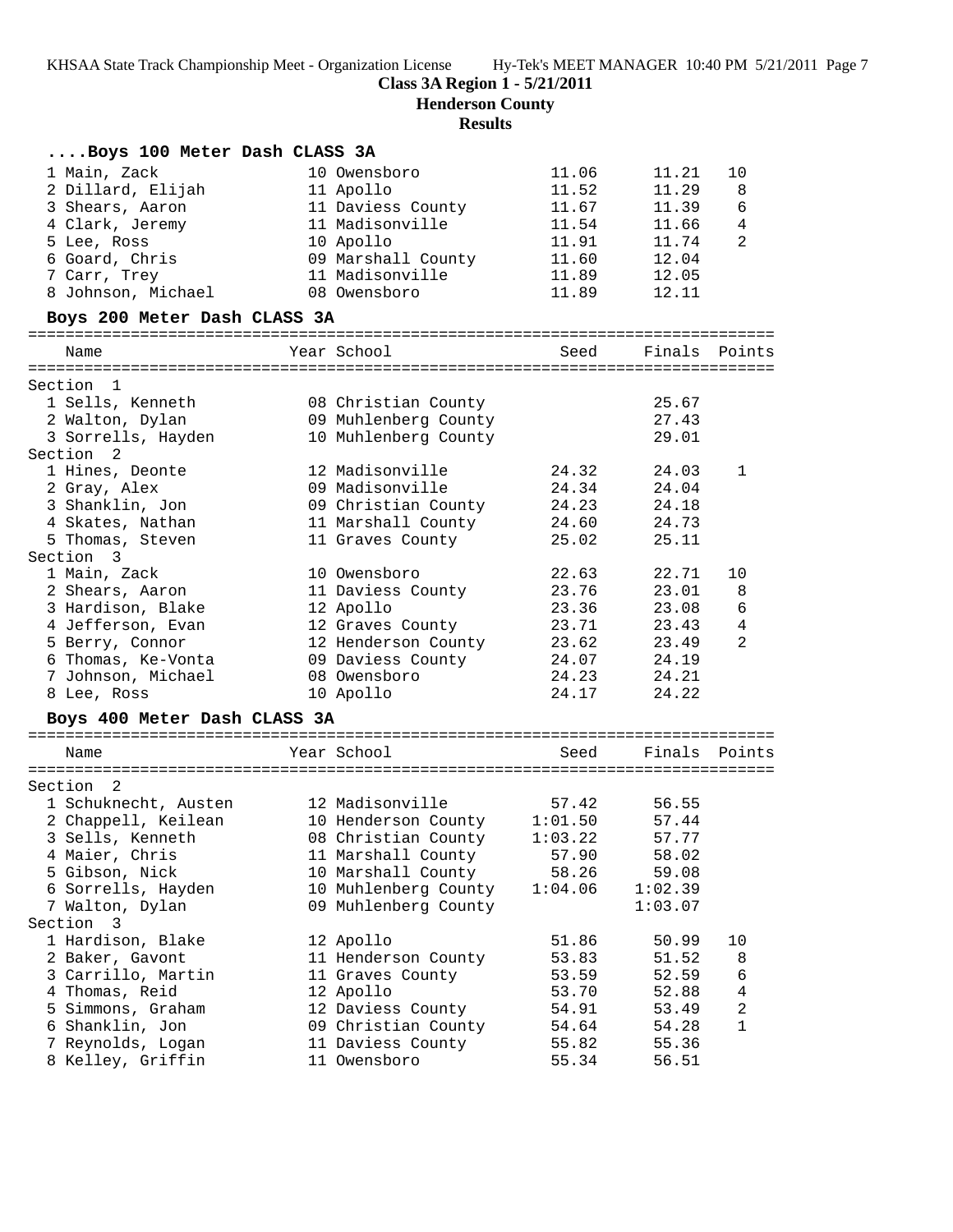## **Class 3A Region 1 - 5/21/2011**

**Henderson County**

#### **Results**

#### **Boys 800 Meter Run CLASS 3A**

|                     |                                                                                                                              | Seed                                                                                                                                                                                                                                                                                                                                                                                                                                                                                                                                                                                                                                                                                                                                                                                                                                                                                                 | Finals                                                                                                                                                                                                                                                                                                               | Points                                                                                                                                                                                 |
|---------------------|------------------------------------------------------------------------------------------------------------------------------|------------------------------------------------------------------------------------------------------------------------------------------------------------------------------------------------------------------------------------------------------------------------------------------------------------------------------------------------------------------------------------------------------------------------------------------------------------------------------------------------------------------------------------------------------------------------------------------------------------------------------------------------------------------------------------------------------------------------------------------------------------------------------------------------------------------------------------------------------------------------------------------------------|----------------------------------------------------------------------------------------------------------------------------------------------------------------------------------------------------------------------------------------------------------------------------------------------------------------------|----------------------------------------------------------------------------------------------------------------------------------------------------------------------------------------|
|                     |                                                                                                                              |                                                                                                                                                                                                                                                                                                                                                                                                                                                                                                                                                                                                                                                                                                                                                                                                                                                                                                      |                                                                                                                                                                                                                                                                                                                      |                                                                                                                                                                                        |
| 1 House, Justin     |                                                                                                                              |                                                                                                                                                                                                                                                                                                                                                                                                                                                                                                                                                                                                                                                                                                                                                                                                                                                                                                      |                                                                                                                                                                                                                                                                                                                      | 10                                                                                                                                                                                     |
|                     |                                                                                                                              |                                                                                                                                                                                                                                                                                                                                                                                                                                                                                                                                                                                                                                                                                                                                                                                                                                                                                                      |                                                                                                                                                                                                                                                                                                                      | 8                                                                                                                                                                                      |
|                     |                                                                                                                              |                                                                                                                                                                                                                                                                                                                                                                                                                                                                                                                                                                                                                                                                                                                                                                                                                                                                                                      |                                                                                                                                                                                                                                                                                                                      | 6                                                                                                                                                                                      |
|                     |                                                                                                                              |                                                                                                                                                                                                                                                                                                                                                                                                                                                                                                                                                                                                                                                                                                                                                                                                                                                                                                      |                                                                                                                                                                                                                                                                                                                      | 4                                                                                                                                                                                      |
| 5 O'Bryan, Alex     |                                                                                                                              |                                                                                                                                                                                                                                                                                                                                                                                                                                                                                                                                                                                                                                                                                                                                                                                                                                                                                                      |                                                                                                                                                                                                                                                                                                                      | 2                                                                                                                                                                                      |
|                     |                                                                                                                              |                                                                                                                                                                                                                                                                                                                                                                                                                                                                                                                                                                                                                                                                                                                                                                                                                                                                                                      |                                                                                                                                                                                                                                                                                                                      | 1                                                                                                                                                                                      |
|                     |                                                                                                                              |                                                                                                                                                                                                                                                                                                                                                                                                                                                                                                                                                                                                                                                                                                                                                                                                                                                                                                      |                                                                                                                                                                                                                                                                                                                      |                                                                                                                                                                                        |
|                     |                                                                                                                              |                                                                                                                                                                                                                                                                                                                                                                                                                                                                                                                                                                                                                                                                                                                                                                                                                                                                                                      |                                                                                                                                                                                                                                                                                                                      |                                                                                                                                                                                        |
|                     |                                                                                                                              |                                                                                                                                                                                                                                                                                                                                                                                                                                                                                                                                                                                                                                                                                                                                                                                                                                                                                                      |                                                                                                                                                                                                                                                                                                                      |                                                                                                                                                                                        |
|                     |                                                                                                                              |                                                                                                                                                                                                                                                                                                                                                                                                                                                                                                                                                                                                                                                                                                                                                                                                                                                                                                      |                                                                                                                                                                                                                                                                                                                      |                                                                                                                                                                                        |
|                     |                                                                                                                              |                                                                                                                                                                                                                                                                                                                                                                                                                                                                                                                                                                                                                                                                                                                                                                                                                                                                                                      |                                                                                                                                                                                                                                                                                                                      |                                                                                                                                                                                        |
|                     |                                                                                                                              |                                                                                                                                                                                                                                                                                                                                                                                                                                                                                                                                                                                                                                                                                                                                                                                                                                                                                                      |                                                                                                                                                                                                                                                                                                                      |                                                                                                                                                                                        |
|                     |                                                                                                                              |                                                                                                                                                                                                                                                                                                                                                                                                                                                                                                                                                                                                                                                                                                                                                                                                                                                                                                      |                                                                                                                                                                                                                                                                                                                      |                                                                                                                                                                                        |
|                     |                                                                                                                              |                                                                                                                                                                                                                                                                                                                                                                                                                                                                                                                                                                                                                                                                                                                                                                                                                                                                                                      |                                                                                                                                                                                                                                                                                                                      |                                                                                                                                                                                        |
|                     |                                                                                                                              |                                                                                                                                                                                                                                                                                                                                                                                                                                                                                                                                                                                                                                                                                                                                                                                                                                                                                                      |                                                                                                                                                                                                                                                                                                                      |                                                                                                                                                                                        |
|                     |                                                                                                                              | Seed                                                                                                                                                                                                                                                                                                                                                                                                                                                                                                                                                                                                                                                                                                                                                                                                                                                                                                 | Finals                                                                                                                                                                                                                                                                                                               | Points                                                                                                                                                                                 |
| ------------------- |                                                                                                                              |                                                                                                                                                                                                                                                                                                                                                                                                                                                                                                                                                                                                                                                                                                                                                                                                                                                                                                      |                                                                                                                                                                                                                                                                                                                      |                                                                                                                                                                                        |
| 1 House, Justin     |                                                                                                                              | 4:19.72                                                                                                                                                                                                                                                                                                                                                                                                                                                                                                                                                                                                                                                                                                                                                                                                                                                                                              | 4:24.90                                                                                                                                                                                                                                                                                                              | 10                                                                                                                                                                                     |
|                     |                                                                                                                              |                                                                                                                                                                                                                                                                                                                                                                                                                                                                                                                                                                                                                                                                                                                                                                                                                                                                                                      | 4:27.71                                                                                                                                                                                                                                                                                                              | 8                                                                                                                                                                                      |
| 3 Ehrenheim, Evan   |                                                                                                                              | 4:26.39                                                                                                                                                                                                                                                                                                                                                                                                                                                                                                                                                                                                                                                                                                                                                                                                                                                                                              | 4:37.05                                                                                                                                                                                                                                                                                                              | 6                                                                                                                                                                                      |
| 4 O'Bryan, Alex     |                                                                                                                              | 4:42.28                                                                                                                                                                                                                                                                                                                                                                                                                                                                                                                                                                                                                                                                                                                                                                                                                                                                                              | 4:50.51                                                                                                                                                                                                                                                                                                              | 4                                                                                                                                                                                      |
| 5 Lampkin, Troy     |                                                                                                                              | 4:50.84                                                                                                                                                                                                                                                                                                                                                                                                                                                                                                                                                                                                                                                                                                                                                                                                                                                                                              | 4:50.69                                                                                                                                                                                                                                                                                                              | 2                                                                                                                                                                                      |
| 6 Atherton, Luke    |                                                                                                                              | 4:52.51                                                                                                                                                                                                                                                                                                                                                                                                                                                                                                                                                                                                                                                                                                                                                                                                                                                                                              | 4:55.73                                                                                                                                                                                                                                                                                                              | 1                                                                                                                                                                                      |
| 7 Binienda, Jeff    |                                                                                                                              | 4:47.46                                                                                                                                                                                                                                                                                                                                                                                                                                                                                                                                                                                                                                                                                                                                                                                                                                                                                              | 4:58.01                                                                                                                                                                                                                                                                                                              |                                                                                                                                                                                        |
|                     |                                                                                                                              | 5:11.56                                                                                                                                                                                                                                                                                                                                                                                                                                                                                                                                                                                                                                                                                                                                                                                                                                                                                              | 4:58.99                                                                                                                                                                                                                                                                                                              |                                                                                                                                                                                        |
| 9 Brown, Bailey     |                                                                                                                              | 5:13.40                                                                                                                                                                                                                                                                                                                                                                                                                                                                                                                                                                                                                                                                                                                                                                                                                                                                                              | 5:01.58                                                                                                                                                                                                                                                                                                              |                                                                                                                                                                                        |
|                     |                                                                                                                              | 5:10.97                                                                                                                                                                                                                                                                                                                                                                                                                                                                                                                                                                                                                                                                                                                                                                                                                                                                                              | 5:01.65                                                                                                                                                                                                                                                                                                              |                                                                                                                                                                                        |
|                     |                                                                                                                              | 5:04.38                                                                                                                                                                                                                                                                                                                                                                                                                                                                                                                                                                                                                                                                                                                                                                                                                                                                                              | 5:16.95                                                                                                                                                                                                                                                                                                              |                                                                                                                                                                                        |
| 12 Shanks, Jared    |                                                                                                                              |                                                                                                                                                                                                                                                                                                                                                                                                                                                                                                                                                                                                                                                                                                                                                                                                                                                                                                      | 5:20.98                                                                                                                                                                                                                                                                                                              |                                                                                                                                                                                        |
|                     |                                                                                                                              |                                                                                                                                                                                                                                                                                                                                                                                                                                                                                                                                                                                                                                                                                                                                                                                                                                                                                                      |                                                                                                                                                                                                                                                                                                                      |                                                                                                                                                                                        |
|                     |                                                                                                                              |                                                                                                                                                                                                                                                                                                                                                                                                                                                                                                                                                                                                                                                                                                                                                                                                                                                                                                      |                                                                                                                                                                                                                                                                                                                      |                                                                                                                                                                                        |
|                     |                                                                                                                              |                                                                                                                                                                                                                                                                                                                                                                                                                                                                                                                                                                                                                                                                                                                                                                                                                                                                                                      | 5:34.53                                                                                                                                                                                                                                                                                                              |                                                                                                                                                                                        |
|                     |                                                                                                                              |                                                                                                                                                                                                                                                                                                                                                                                                                                                                                                                                                                                                                                                                                                                                                                                                                                                                                                      |                                                                                                                                                                                                                                                                                                                      |                                                                                                                                                                                        |
|                     |                                                                                                                              |                                                                                                                                                                                                                                                                                                                                                                                                                                                                                                                                                                                                                                                                                                                                                                                                                                                                                                      |                                                                                                                                                                                                                                                                                                                      |                                                                                                                                                                                        |
|                     |                                                                                                                              |                                                                                                                                                                                                                                                                                                                                                                                                                                                                                                                                                                                                                                                                                                                                                                                                                                                                                                      |                                                                                                                                                                                                                                                                                                                      | Points                                                                                                                                                                                 |
| =================   |                                                                                                                              |                                                                                                                                                                                                                                                                                                                                                                                                                                                                                                                                                                                                                                                                                                                                                                                                                                                                                                      |                                                                                                                                                                                                                                                                                                                      |                                                                                                                                                                                        |
|                     |                                                                                                                              | 9:31.71                                                                                                                                                                                                                                                                                                                                                                                                                                                                                                                                                                                                                                                                                                                                                                                                                                                                                              | 9:28.40                                                                                                                                                                                                                                                                                                              | 10                                                                                                                                                                                     |
|                     |                                                                                                                              | 9:43.80                                                                                                                                                                                                                                                                                                                                                                                                                                                                                                                                                                                                                                                                                                                                                                                                                                                                                              | 9:42.66                                                                                                                                                                                                                                                                                                              | 8                                                                                                                                                                                      |
| 3 Ehrenheim, Evan   |                                                                                                                              | 9:45.55                                                                                                                                                                                                                                                                                                                                                                                                                                                                                                                                                                                                                                                                                                                                                                                                                                                                                              | 9:56.79                                                                                                                                                                                                                                                                                                              | 6                                                                                                                                                                                      |
|                     |                                                                                                                              | 10:13.68                                                                                                                                                                                                                                                                                                                                                                                                                                                                                                                                                                                                                                                                                                                                                                                                                                                                                             | 10:22.25                                                                                                                                                                                                                                                                                                             | $\overline{4}$                                                                                                                                                                         |
|                     |                                                                                                                              | 10:33.10                                                                                                                                                                                                                                                                                                                                                                                                                                                                                                                                                                                                                                                                                                                                                                                                                                                                                             | 10:31.76                                                                                                                                                                                                                                                                                                             | 2                                                                                                                                                                                      |
|                     |                                                                                                                              | 10:36.90                                                                                                                                                                                                                                                                                                                                                                                                                                                                                                                                                                                                                                                                                                                                                                                                                                                                                             | 10:31.80                                                                                                                                                                                                                                                                                                             | $\mathbf{1}$                                                                                                                                                                           |
|                     |                                                                                                                              | 10:31.10                                                                                                                                                                                                                                                                                                                                                                                                                                                                                                                                                                                                                                                                                                                                                                                                                                                                                             | 10:33.04                                                                                                                                                                                                                                                                                                             |                                                                                                                                                                                        |
| 8 Meserve, Landon   |                                                                                                                              | 10:25.90                                                                                                                                                                                                                                                                                                                                                                                                                                                                                                                                                                                                                                                                                                                                                                                                                                                                                             | 10:40.20                                                                                                                                                                                                                                                                                                             |                                                                                                                                                                                        |
| 9 Thomas, Brody     |                                                                                                                              | 10:57.70                                                                                                                                                                                                                                                                                                                                                                                                                                                                                                                                                                                                                                                                                                                                                                                                                                                                                             | 10:49.60                                                                                                                                                                                                                                                                                                             |                                                                                                                                                                                        |
| 10 Garrett, Riley   |                                                                                                                              | 10:31.80                                                                                                                                                                                                                                                                                                                                                                                                                                                                                                                                                                                                                                                                                                                                                                                                                                                                                             | 10:53.44                                                                                                                                                                                                                                                                                                             |                                                                                                                                                                                        |
|                     |                                                                                                                              | 11:57.05                                                                                                                                                                                                                                                                                                                                                                                                                                                                                                                                                                                                                                                                                                                                                                                                                                                                                             | 12:01.11                                                                                                                                                                                                                                                                                                             |                                                                                                                                                                                        |
| 12 Johnson, Alex    |                                                                                                                              | 12:02.53                                                                                                                                                                                                                                                                                                                                                                                                                                                                                                                                                                                                                                                                                                                                                                                                                                                                                             | 12:14.23                                                                                                                                                                                                                                                                                                             |                                                                                                                                                                                        |
| 13 Winstead, Ethan  |                                                                                                                              | 12:39.97                                                                                                                                                                                                                                                                                                                                                                                                                                                                                                                                                                                                                                                                                                                                                                                                                                                                                             | 13:01.06                                                                                                                                                                                                                                                                                                             |                                                                                                                                                                                        |
| 13 Meuth, Taylor    | 7 Smith, Brenton<br>10 Blackwell, Ross<br>12 Scott, Brandon<br>14 Clark, Brandon<br>15 Campbell, Atlee<br>16 McKinney, Jacob | Year School<br>12 Apollo<br>11 Daviess County<br>10 Owensboro<br>10 Apollo<br>11 Madisonville<br>12 Daviess County<br>09 Graves County<br>11 Marshall County<br>11 Graves County<br>10 Henderson County<br>09 Christian County<br>09 Henderson County<br>Boys 1600 Meter Run CLASS 3A<br>Year School<br>12 Apollo<br>10 Owensboro<br>12 Daviess County<br>10 Apollo<br>11 Marshall County<br>11 Daviess County<br>12 Christian County<br>09 Graves County<br>09 Owensboro<br>11 Madisonville<br>10 Henderson County<br>09 Marshall County<br>09 Madisonville<br>11 Graves County<br>Boys 3200 Meter Run CLASS 3A<br>==========================<br>Year School<br>12 Christian County<br>12 Daviess County<br>11 Daviess County<br>10 Owensboro<br>11 Owensboro<br>09 Christian County<br>10 Apollo<br>12 Apollo<br>11 Muhlenberg County<br>10 Henderson County<br>10 Madisonville<br>10 Madisonville | 1:54.70<br>1:58.08<br>1:58.42<br>12 Muhlenberg County<br>2:01.90<br>2:00.91<br>2:11.83<br>2:09.52<br>2:15.71<br>2:14.63<br>2:16.50<br>2:01.00<br>2:19.90<br>2:08.00<br>4:22.13<br>5:26.43<br>5:06.57<br>09 Christian County<br>5:25.89<br>08 Muhlenberg County<br>5:43.20<br>5:50.46<br>Seed<br>09 Muhlenberg County | 1:57.63<br>1:58.13<br>1:59.74<br>2:02.23<br>2:04.51<br>2:11.42<br>2:11.43<br>2:15.36<br>2:16.25<br>2:17.68<br>2:31.60<br>2:32.55<br>2:35.40<br>5:25.02<br>5:31.73<br>6:07.40<br>Finals |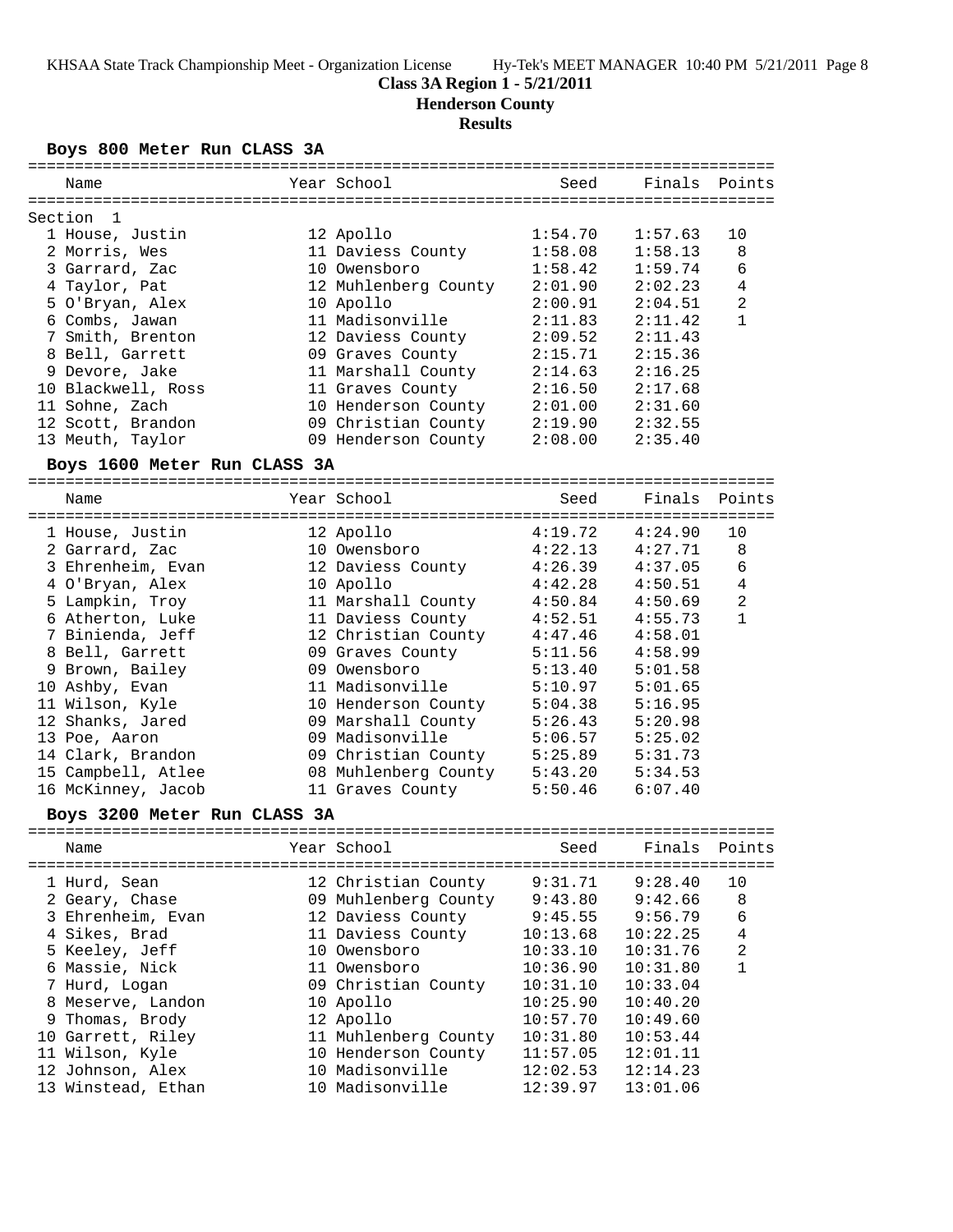## **Class 3A Region 1 - 5/21/2011**

**Henderson County**

# **Results**

**Boys 110 Meter Hurdles CLASS 3A**

| =============                   |                      |                        |               |                |
|---------------------------------|----------------------|------------------------|---------------|----------------|
| Name                            | Year School          | Seed                   | Finals Points |                |
|                                 |                      |                        |               |                |
| 1 Deason, Richard               | 12 Graves County     | 19.27                  | 18.19         |                |
| 2 Jackson, Cody                 | 11 Graves County     | 21.20                  | 20.96         |                |
| Section<br>$\overline{2}$       |                      |                        |               |                |
| 1 Miller, Johnnie               | 12 Muhlenberg County | 15.70                  | 15.91         | 10             |
| 2 Stelter, Mitchell             | 12 Marshall County   | 16.23                  | 16.74         | 8              |
| 3 Duvall, Ryan                  | 09 Apollo            | 16.73                  | 17.00         | 6              |
| 4 Gray, Jerry                   | 12 Muhlenberg County | 18.13                  | 17.41         | $\overline{4}$ |
| 5 Keithley, Chris               | 11 Daviess County    | 17.08                  | 17.67         | 2              |
|                                 |                      |                        |               | 1              |
| 6 Farley, Brennon               | 09 Henderson County  | 18.79                  | 18.00         |                |
| 7 Blanton, Dakota               | 12 Owensboro         | 18.17                  | 18.34         |                |
| 8 Boehman, Trav                 | 12 Daviess County    | 18.86                  | 20.33         |                |
| Boys 300 Meter Hurdles CLASS 3A |                      |                        |               |                |
| Name                            | Year School          | Seed                   | Finals        | Points         |
|                                 |                      |                        |               |                |
| Section 1                       |                      |                        |               |                |
| 1 Farley, Brennon               | 09 Henderson County  | 46.68                  | 46.64         |                |
| 2 Blanton, Dakota               | 12 Owensboro         | 47.19                  | 49.11         |                |
| 3 Martin, Freddie               | 09 Madisonville      | 52.14                  | 50.76         |                |
| 4 Cooper, Lance                 | 09 Christian County  | 52.73                  | 50.95         |                |
| 5 Deason, Richard               | 12 Graves County     | 49.99                  | 51.57         |                |
| 6 Zamora, Kevin                 | 09 Henderson County  | 51.42                  | 52.75         |                |
| 7 Jackson, Cody                 | 11 Graves County     | 53.52                  | 55.46         |                |
| Section 2                       |                      |                        |               |                |
| 1 Miller, Johnnie               | 12 Muhlenberg County | 42.49                  | 42.09         | 10             |
| 2 Stelter, Mitchell             | 12 Marshall County   | 43.50                  | 42.57         | 8              |
| 3 Dillard, Elijah               | 11 Apollo            | 43.34                  | 43.49         | 6              |
| 4 Gray, Jerry                   | 12 Muhlenberg County | 45.25                  | 43.58         | $\overline{4}$ |
| 5 Keithley, Chris               | 11 Daviess County    | 44.14                  | 43.65         | $\overline{a}$ |
| 6 Blair, Carlton                | 11 Owensboro         | 45.16                  | 43.83         | $\mathbf{1}$   |
| 7 Boehman, Trav                 | 12 Daviess County    | 46.00                  | 45.76         |                |
| 8 Duvall, Ryan                  | 09 Apollo            | 45.65                  | 45.93         |                |
|                                 |                      |                        |               |                |
| Boys 4x100 Meter Relay CLASS 3A |                      |                        |               |                |
| School                          |                      | Seed                   | Finals        | Points         |
|                                 |                      |                        |               |                |
| Section<br>1                    |                      |                        |               |                |
| 1 Owensboro                     |                      | 45.10                  | 45.22         | 10             |
| 1) Young, Delon 11              |                      | 2) Johnson, Michael 08 |               |                |
| 3) Pettigrew, Jacob 08          | 4) Main, Zack 10     |                        |               |                |
| 5) Carbon, TJ 12                | 6) Obryan, Nick 12   |                        |               |                |
|                                 |                      |                        |               |                |
| 2 Graves County                 |                      | 45.38                  | 45.26         | 8              |
| 1) Carrillo, Martin 11          |                      | 2) Coleman, Austin 11  |               |                |
| 3) Jefferson, Evan 12           |                      | 4) Crawford, Zach 12   |               |                |
| 5) Blackwell, Ross 11           |                      | 6) Thomas, Steven 11   |               |                |
| 7) Vessell, Dustin 09           |                      | 8) Yancey, Austin 09   |               |                |
| 3 Madisonville North Hopkins    |                      | 46.21                  | 45.63         | 6              |
| 1) Clark, Jeremy 11             | 2) Carr, Trey 11     |                        |               |                |
| 3) Combs, Rashad 12             | 4) Gray, Alex 09     |                        |               |                |
| 5) Hines, Deonte 12             | 6) Combs, Jawan 11   |                        |               |                |
| 4 Daviess County                |                      | 46.34                  | 45.76         | 4              |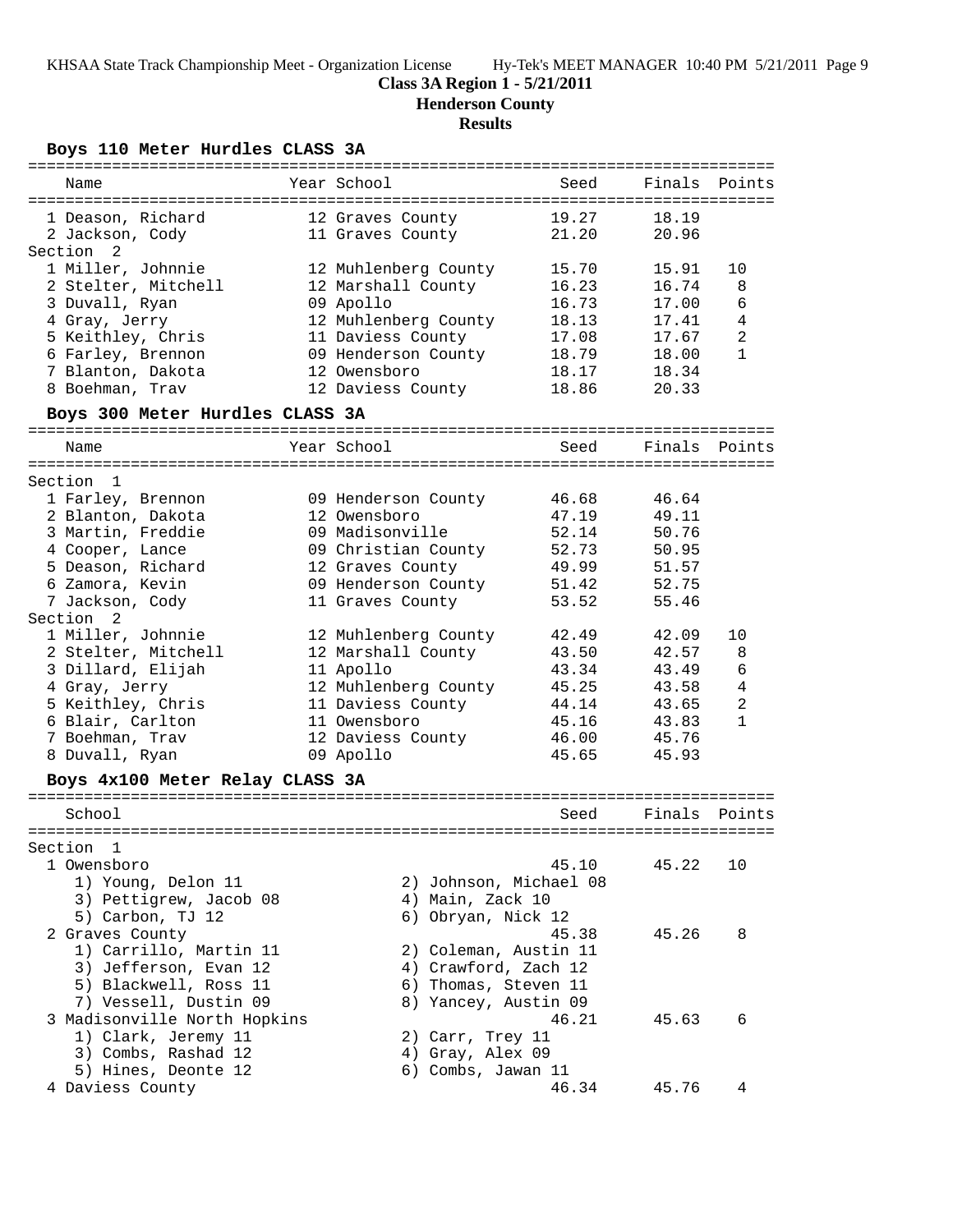## **Henderson County**

#### **Results**

#### **....Boys 4x100 Meter Relay CLASS 3A**

| 1) Shears, Aaron 11     |    | 2) Cox, Zach 11       |       |    |
|-------------------------|----|-----------------------|-------|----|
| 3) Thomas, Ke-Vonta 09  |    | 4) Jackson, Tyrane 12 |       |    |
| 5) Stevenson, Will 12   |    | 6) Barker, Chase 11   |       |    |
| 7) Boehman, Trav 12     |    | 8) Reynolds, Mason 11 |       |    |
| 5 Apollo                |    | 46.58                 | 46.62 | -2 |
| 1) Ayers, Bruce 12      |    | 2) Dillard, CJ 09     |       |    |
| 3) Jewell, Corbin 11    |    | 4) Lee, Ross 10       |       |    |
| 5) Rhodes, Brenton 09   |    | 6) Powell, Brandon 09 |       |    |
| 7) Mitchell, Dreyon 12  |    | 8) Weibert, Ryan 09   |       |    |
| 6 Marshall County       |    | 46.56                 | 46.84 | 1  |
| 1) Skates, Nathan 11    |    | 2) Gregory, Cody 09   |       |    |
| 3) Stelter, Mitchell 12 |    | 4) Goard, Chris 09    |       |    |
| 5) Harvey, Patrick 10   |    | 6) Cosner, Hardin 10  |       |    |
| 7) Maier, Chris 11      | 8) |                       |       |    |
| 7 Henderson County      |    | 45.24                 | 47.81 |    |
| 1) Armstead, Jordan 10  |    | 2) Tuck, Kevin 10     |       |    |
| 3) Hiser, Shelby 09     |    | 4) Tuck, Anothony 10  |       |    |
| 5) King, Thomas 12      |    | 6) Baker, Gavont 11   |       |    |
| 7) Chappell, Keilean 10 |    | 8) Berry, Connor 12   |       |    |
|                         |    |                       |       |    |

### **Boys 4x200 Meter Relay CLASS 3A**

================================================================================ School Seed Finals Points ================================================================================ 1 Apollo 1:35.06 1:32.59 10 1) Dillard, Elijah 11 2) Hardison, Blake 12 3) Lee, Ross 10 (4) Thomas, Reid 12 5) Jewell, Corbin 11 6) Dillard, CJ 09 7) Ayers, Bruce 12 8) Cates, Ryan 10 2 Graves County 1:35.38 1:33.55 8 1) Carrillo, Martin 11 2) Coleman, Austin 11 3) Jefferson, Evan 12  $\hskip1cm$  4) Crawford, Zach 12 5) Vessell, Dustin 09  $\qquad \qquad$  6) Thomas, Steven 11 7) Yancey, Austin 09 8) Blackwell, Ross 11 3 Madisonville North Hopkins 1:35.92 1:35.59 6 1) Carr, Trey 11 2) Gray, Alex 09 3) Hines, Deonte 12 (4) Combs, Jawan 11 5) Clark, Jeremy 11 6) Combs, Rashad 12 4 Owensboro 1:37.12 1:36.48 4 1) Johnson, Michael 08 2) Pettigrew, Jacob 08 3) Henderson, Marquis 12 4) Kelley, Griffin 11 5) Blanton, Dakota 12 (6) Obryan, Nick 12 7) Carbon, TJ 12 8) 5 Daviess County 1:38.67 1:38.36 2 1) Barker, Chase 11 2) Thomas, Ke-Vonta 09 3) Reynolds, Logan 11 4) Jackson, Tyrane 12 5) Stevenson, Will 12 6) Boehman, Trav 12 7) Reynolds, Mason 11 and 8) Cox, Zach 11 6 Marshall County 1:38.20 1:39.43 1 1) Skates, Nathan 11 2) Harvey, Patrick 10 3) Maier, Chris 11 4) Goard, Chris 09 5) Cosner, Hardin 10 (6) Gregory, Cody 09 7) Stelter, Mitchell 12 a) 7 Muhlenberg County 1:48.96 1) Glore, Tyler 11 2) Hathcote, Brandon 12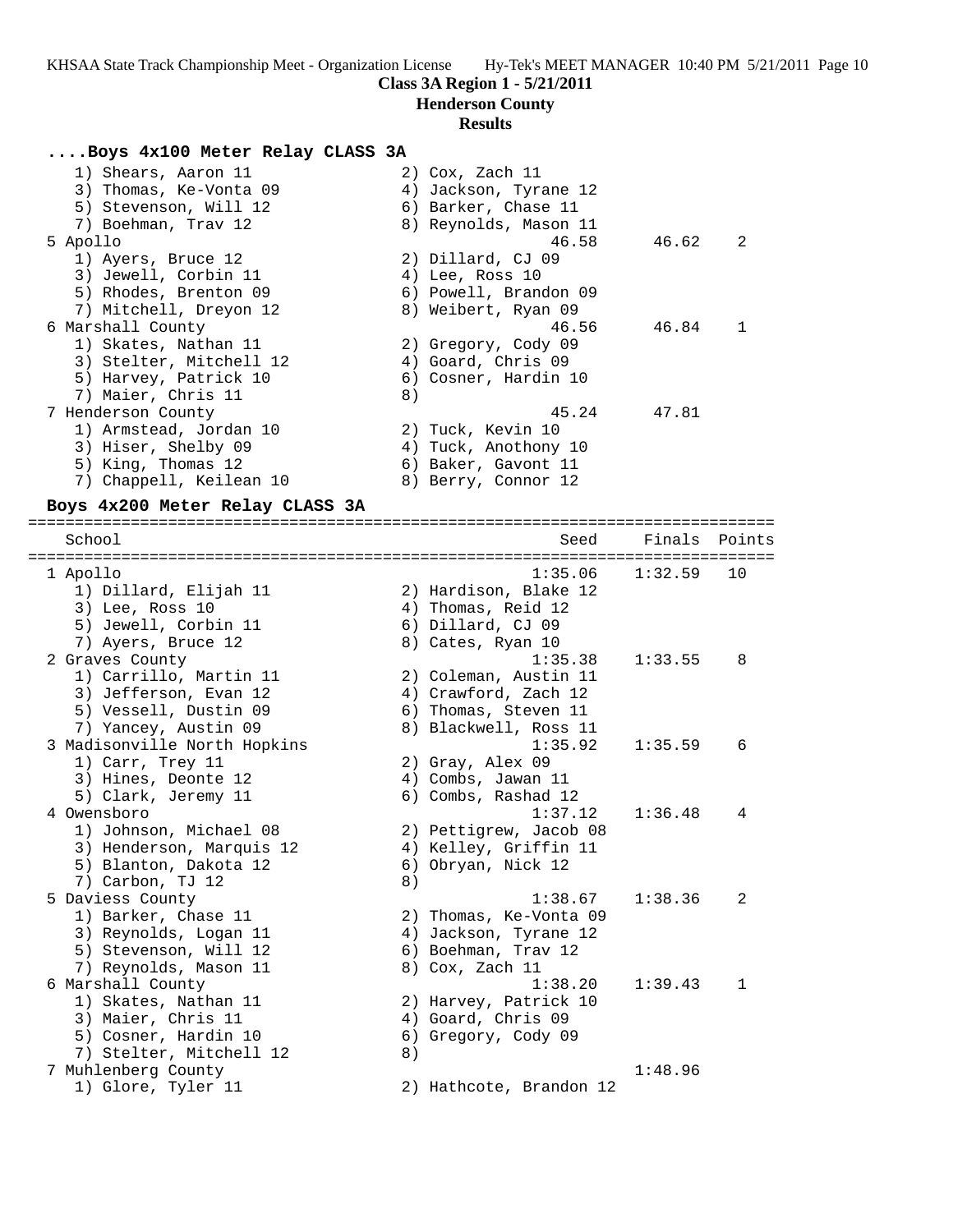**Class 3A Region 1 - 5/21/2011**

**Henderson County**

## **Results**

### **....Boys 4x200 Meter Relay CLASS 3A**

| 3) Sorrells, Hayden 10  | 4) Walton, Dylan 09   |                |
|-------------------------|-----------------------|----------------|
| 5) McCay, Reynolds 08   | 6                     |                |
| -- Henderson County     | 1:37.66               | DO out of zone |
| 1) Tuck, Anothony 10    | 2) Berry, Connor 12   |                |
| 3) Chappell, Keilean 10 | 4) Baker, Gavont 11   |                |
| 5) King, Thomas 12      | 6) Hiser, Shelby 09   |                |
| 7) Tuck, Kevin 10       | 8) Farley, Brennon 09 |                |
|                         |                       |                |

### **Boys 4x400 Meter Relay CLASS 3A**

|  | School                       |    | Seed                    | Finals Points |             |
|--|------------------------------|----|-------------------------|---------------|-------------|
|  |                              |    |                         |               |             |
|  | 1 Daviess County             |    | 3:33.31                 | 3:31.84       | 10          |
|  | 1) Shears, Aaron 11          |    | 2) Morris, Wes 11       |               |             |
|  | 3) Simmons, Graham 12        |    | 4) Keithley, Chris 11   |               |             |
|  | 5) Reynolds, Logan 11        |    | 6) Ehrenheim, Evan 12   |               |             |
|  | 7) Stevenson, Will 12        |    | 8) Reynolds, Mason 11   |               |             |
|  | 2 Apollo                     |    | 3:34.45                 | 3:32.66       | 8           |
|  | 1) Hardison, Blake 12        |    | 2) Thomas, Reid 12      |               |             |
|  | 3) Whittemore, Tre 09        |    | 4) House, Justin 12     |               |             |
|  | 5) O'Bryan, Alex 10          |    | 6) Dillard, CJ 09       |               |             |
|  | 7) Lee, Ross 10              |    | 8) Fleischmann, Max 09  |               |             |
|  | 3 Owensboro                  |    | 3:42.90                 | 3:36.87       | 6           |
|  | 1) Garrard, Zac 10           |    | 2) Blair, Carlton 11    |               |             |
|  | 3) Kelley, Griffin 11        |    | 4) Pettigrew, Jacob 08  |               |             |
|  | 5) Egdbert, James 10         |    | 6) Obryan, Nick 12      |               |             |
|  | 4 Henderson County           |    | 3:43.69                 | 3:38.81       | 4           |
|  | 1) Baker, Gavont 11          |    | 2) Berry, Connor 12     |               |             |
|  | 3) Chappell, Keilean 10      |    | 4) Sohne, Zach 10       |               |             |
|  | 5) Miller, Josh 10           |    | 6) Armstead, Jordan 10  |               |             |
|  | 7) King, Thomas 12           |    | 8) Farley, Brennon 09   |               |             |
|  | 5 Graves County              |    | 3:45.14                 | 3:43.07       | 2           |
|  | 1) Vessell, Dustin 09        |    | 2) Coleman, Austin 11   |               |             |
|  | 3) Blackwell, Ross 11        |    | 4) Carrillo, Martin 11  |               |             |
|  | 5) Chambers, Trey 10         |    | 6) Thomas, Steven 11    |               |             |
|  | 7) Bell, Garrett 09          |    | 8) Jefferson, Evan 12   |               |             |
|  | 6 Madisonville North Hopkins |    | 3:52.88                 | 3:47.83       | $\mathbf 1$ |
|  | 1) Ashby, Evan 11            |    | 2) Combs, Jawan 11      |               |             |
|  | 3) Carr, Trey 11             |    | 4) Gray, Alex 09        |               |             |
|  | 5) Schuknecht, Austen 12     |    | 6) Poe, Aaron 09        |               |             |
|  | 7) Johnson, Alex 10          | 8) |                         |               |             |
|  | 7 Marshall County            |    | 3:53.00                 | 3:58.10       |             |
|  | 1) Maier, Chris 11           |    | 2) Gibson, Nick 10      |               |             |
|  | 3) Goard, Chris 09           |    | 4) Skates, Nathan 11    |               |             |
|  | 5) Devore, Jake 11           |    | 6) Cosner, Hardin 10    |               |             |
|  |                              |    | 3:59.18                 |               |             |
|  | 8 Muhlenberg County          |    |                         | 4:21.85       |             |
|  | 1) Campbell, Atlee 08        |    | 2) Sorrells, Hayden 10  |               |             |
|  | 3) Walton, Dylan 09          |    | 4) Hathcote, Brandon 12 |               |             |
|  | 5) Gray, Jerry 12            |    | 6) Miller, Johnnie 12   |               |             |
|  | 7) Nall, Jefferey 09         |    | 8) Taylor, Pat 12       |               |             |
|  |                              |    |                         |               |             |